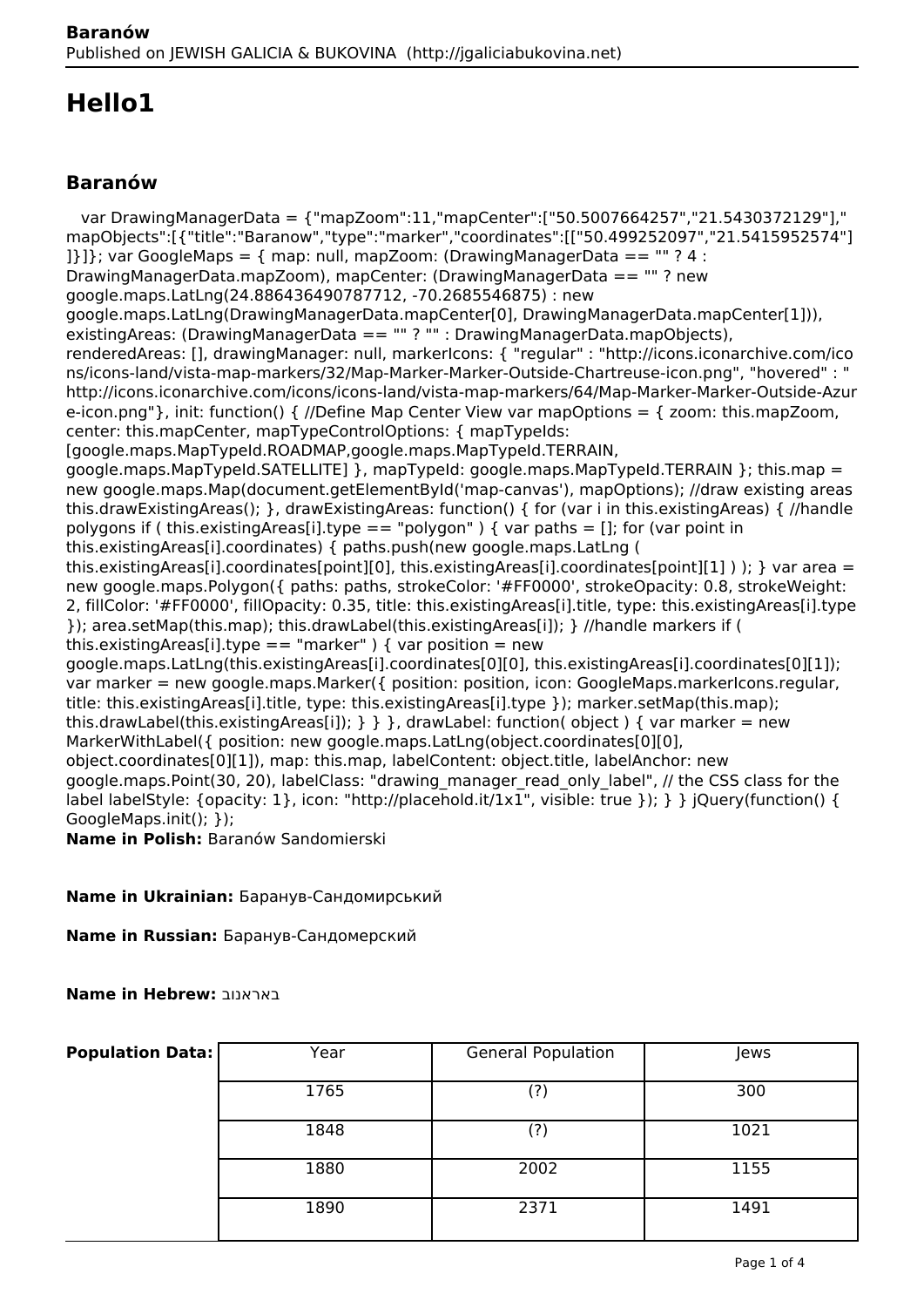| 1900 | 1817 | 918 |
|------|------|-----|
| 1910 | 1764 | 894 |
| 1921 | 1794 | 745 |

#### **Remarks:**

Baranów (Barniv) is located c. 26km southwest of Sandomierz c. 60km south of Tarnów, on the banks of the Vistula River. It is not known when settlement of this place first began, but a fortress was established there by the early 12th century. In 1353, Casimir III the Great granted it rights giving it the status of a city, and an annual fair was established there. The city's location helped its economic development, as it enabled the transport of train from the city via raft down the Vistula to Gdańsk (Danzig), on the Baltic Sea.

To that end, grain silos were brought into the city from the agricultural estates in the region. The fortress, which eventually became a palace, served both as a resort for Polish kings and magnates and as the home of the city's owners, the Baranowski family. In the 18th century, many objets d'art and important literary manuscripts were collected and kept in the palace. Baranów was settled by members of "other faiths" – that is, non-Catholics – as well: Calvinists and Jews. In 1604, a convocation of Polish Calvinists was held in Baranów, and not long afterwards a Catholic-owned print house was established in town which also printed books that appealed to Protestants. Over the years, Baranów also experienced various wars, which impacted Polish cities in general: The Lithuanian incursions of the 14th century and the wars against the Swedes and Cossacks in the 17th century, in addition to internal conflicts, brought great damage onto the city and its fortress. The fortress was renovated and upgraded several times until it ultimately became a palace. The ruined city was also rebuilt several times.

Before the Partition of Poland, Baranów belonged to the Sandomierz Country. After the partition, it became part of Tarnów County, then part of Mielec County in 1860, and finally part of Tarnobrzeg County after World War I. The city's major economic decline took place primarily after the First Partition of Poland in 1772, when it became part of Austrian Galicia. With the development of railroad throughout Galicia, market shifts, and the reduced importance of the Vistula as a route for the transportation of goods, the city's status declined. Devastating fires in 1890 and 1896 also hurt the city and its residents' finances.

#### Read More...

#### **The Jews**

It is not clear exactly when Jews arrived in Baranów, but it seems to have been very early. There are attestations to Jews in Baranów in documents from the 14th century. The Jews settled throughout the city but were concentrated near the market square. They engaged primarily in the trade of grain. The Jewish community ceased to exist in the mid-17th century, after the uprisings of 1648-9 and the Swedish invasion in the 1660s. But the community was re-established in the early 1700s, and it developed relatively rapidly. By 1765, there were already 300 people in the community, and in the surrounding villages there were another 135 Jews who belonged to the community. During this period, a wooden synagogue was built, which was considered astonishingly beautiful. It burned down in 1896 and was rebuilt in 1899. A Jewish cemetery was dedicated in the city, and it served nearby Jewish communities, including Osiek, as well.

Upon the Partition of Poland, the same taxes and decrees imposed on the rest of Galician Jewry was imposed on the Jews of Baranów. The community became indebted to the authorities, who demanded the payment of taxes in 1784 under severe threats. In 1789, the community was required to appoint a rabbi, who would be responsible, inter alia, for the establishment of a German-style normal school superintended by Herz Homberg, for maintaining a population registry, and more. There is no extant information of the actual establishment of this school. At that time, the Austrian authorities also tried to create Jewish agricultural settlements, an attempt that largely failed.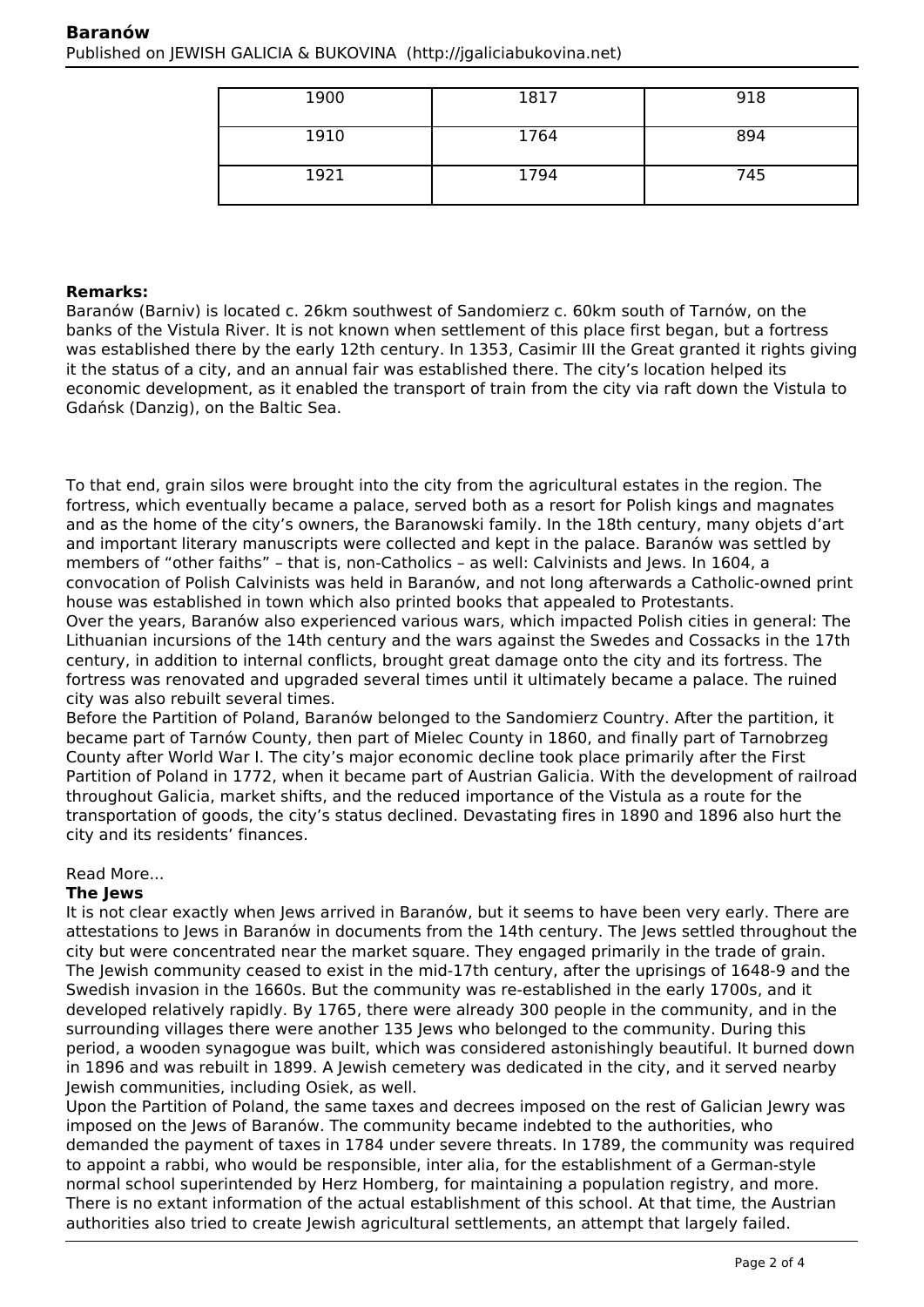However, two Jewish families from Baranów were sent to an agricultural settlement in a nearby village, where they were indeed absorbed into the agricultural sector.

At this time, as noted, Baranów appointed its first rabbi. The city's first known rabbi was Rabbi Yaakov Shimon Ḥayim Deutsch, a disciple of the Seer of Lublin, who later went on to serve as a rabbi in Żelechów, Puławy (Pilov), and Radzyń Podlaski (Radzin). He was succeeded by a rabbi whose identity is unknown, who did not receive a regular salary; the ḥazan likewise made a living from the donations of community members. However, in the 1840s, Rabbi Yisrael Horowitz, the son of Rabbi Eliezer, the Hasidic rabbi of nearby Dzhikev (Tarnobrzeg), became rabbi of Baranów. He served until the 1870s and was succeeded by his son, Rabbi Avraham Simha. When the latter immigrated to Eretz Yisrael in 1909, his eldest son, Yitzhak, inherited the post, followed by his grandson, Rabbi Avigdor, who perished in the Holocaust.

The Jewish population of Baranów rose throughout the 19th century and took a leading role in trade and crafts, with the exception of shoemaking, the expertise of Baranów's non-Jewish population. The Jews of Baranów also took part in the city's political leadership. From the time that Jews attained equal rights in the 1860s until the end of World War I, Baranów had two Jewish mayors.

Zionist activities began in the early 20th century, and a branch of Mizrachi was active in the city. It is important to note that despite the Hasidic character of the city, it also had quite a few Maskilim, active Communists, and a local writer for Der Israelit. The decline in Baranów's status in the grain trade led to economic distress for Jewish traders and brokers. In the late-19th century, many of them migrated elsewhere or overseas. The occupation of itinerant salesman became much less attractive after the 1905 murder and robbery of a Jewish merchant of agricultural products in nearby villages. With the outbreak of World War I, Baranów was occupied by the Russians, and Jewish residents withdrew into the Austrian heartland. Once the city was retaken by the Austrian army, not all the Jews who lived there before the war returned. At the end of the war, Polish nationalist elements and local farmers began to rob and physically harm the Jews. To protect the residents, Jewish soldiers from the city, who had just returned from the battlefield and some of whom were armed, stood alongside brave men who did not let the masses harm them of their property. The soldiers of General Haller also attacked Jews throughout Poland during the period before the re-establishment of Polish independence. However, the local militia of Baranów did not come to the Jews' defense, leading to the resignation of its Jewish mayor, Yirmiyahu Leibovich.

The generally poor economic situation in Poland, and the strain placed on Jewish finances by the new Polish government, led to the emigration of Jews from Baranów. In 1921, there were c. 30 businesses that provided work mainly for family members plus a few wage-earners. In addition, some Jews continued as peddlers, some were farmers, and some were wagon-drivers. Due to the difficult economic situation, a Jewish Credit Bank was established for merchants and craftsmen. Other benevolent societies were also established: a charity fund for the city's poor, and a soup kitchen for needy children that was established after the city flooded in 1932, with some help from the municipality. In about 1936, the Polish government built military industrial plants in the Baranów region, and this improved the economic situation of all residents of the region. Between the two world wars, political and Zionist activism of every stripe continued. A library, club, and drama groups were established in the city, as well as a Hebrew-language supplementary school, whose students were mostly girls.

#### **World War II**

When World War II broke out on September 1, 1939, people began fleeing the city. When the German army entered the city, they began abducting Jews and conscripting them into forced labor details. In addition, the Jews were required to provide the Nazi soldiers with anything of value, money, or scarce food products. A Judenrat was established, headed by Mordechai Gross. He systematically organized Jewish slave labor and was the address for the demands of the Nazi authorities. Some townspeople were sent to work in camps near the city, and some were employed to maintain roads and infrastructure and doing agricultural work on the farms of Volksdeutsche – ethnically German Poles.

At the beginning of 1942, there began the mass deportations from the area to labor camps in the area, and in June 1942, a closed ghetto was established in Baranów. Jews from nearby towns were expelled there. The Jews of Baranów understood that the destruction of the community was at hand, and many of them prepared hiding places. About three weeks later, the order to deport the Jews from the city arrived. The German police and Polish auxiliary forces surrounded the city and prevented the Jews from fleeing. However, two Polish policemen helped Jews escape the ghetto. A selection took place at the market square, and c. 30 elderly Jews were taken out by wagon and murdered in the Jewish cemetery. The rest of the Jews were herded onto cattle cars and sent to